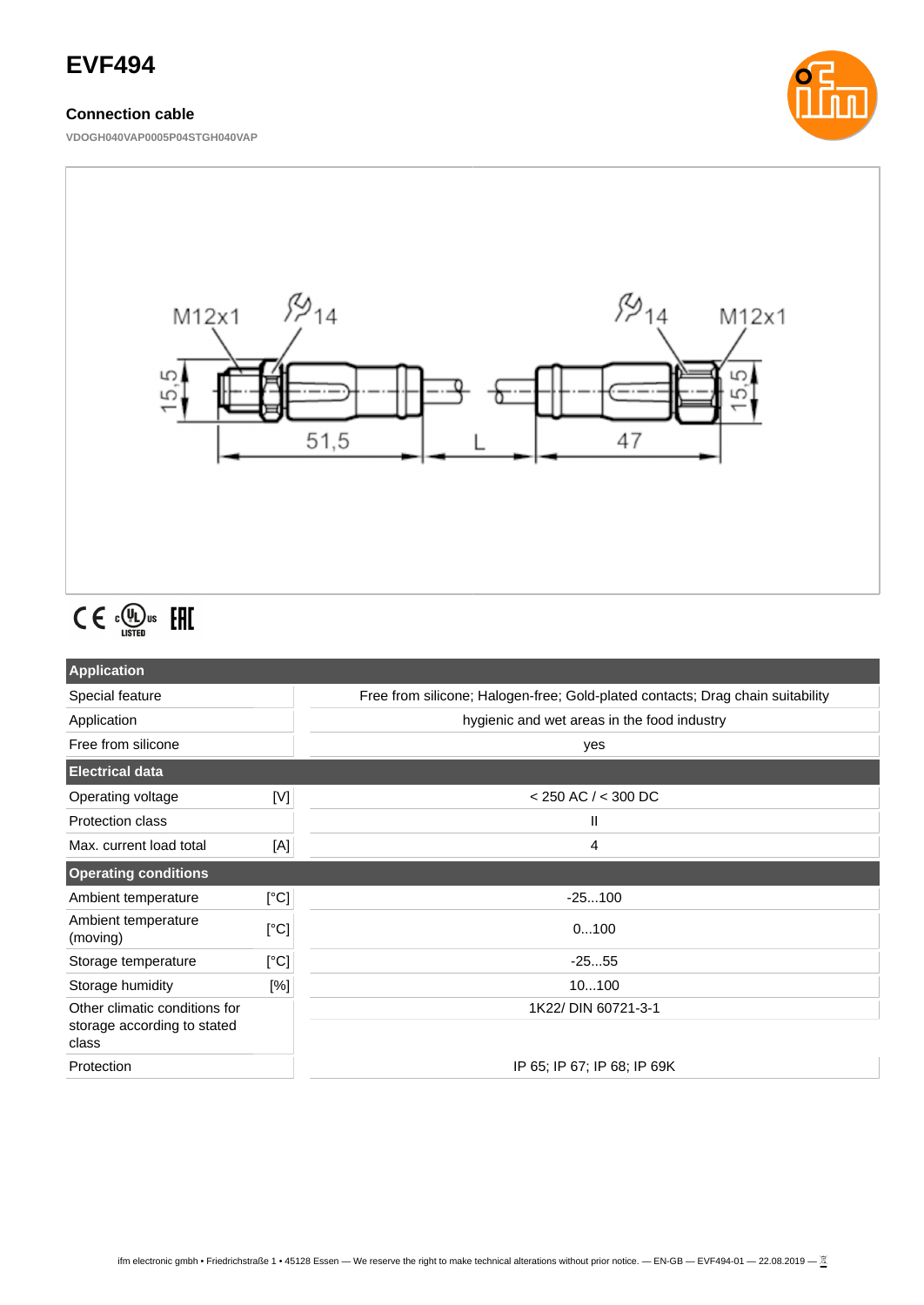# **EVF494**

## **Connection cable**

**VDOGH040VAP0005P04STGH040VAP**



| <b>Mechanical data</b> |     |                                 |                                                                                                   |  |
|------------------------|-----|---------------------------------|---------------------------------------------------------------------------------------------------|--|
| Weight                 | [g] | 359.3                           |                                                                                                   |  |
| Materials              |     | PP Halogen-free; Sealing: EPDM  |                                                                                                   |  |
| Moulded-body material  |     | <b>PP</b>                       |                                                                                                   |  |
| Material nut           |     | stainless steel (1.4404 / 316L) |                                                                                                   |  |
| Drag chain suitability |     | yes                             |                                                                                                   |  |
| Drag chain suitability |     | bending radius for flexible use | min. 10 x cable diameter                                                                          |  |
|                        |     | travel speed                    | max. 3.3 m/s for a horizontal travel length<br>of 5 m and max, acceleration of 5 m/s <sup>2</sup> |  |
|                        |     | bending cycles                  | $> 1$ Mio.                                                                                        |  |
|                        |     | torsional strain                | $± 180$ °/m                                                                                       |  |
| <b>Remarks</b>         |     |                                 |                                                                                                   |  |
| Pack quantity          |     | 1 pcs.                          |                                                                                                   |  |

## **Electrical connection - plug**

Connector: 1 x M12, straight; Moulded body: PP; Locking: stainless steel (1.4404 / 316L); Contacts: gold-plated; Tightening torque: 0.6...1.2 Nm



#### **Electrical connection**

Cable: 5 m, MPPE, Halogen-free, grey, Ø 6.2 mm; 4 x 1.00 mm² (32 x Ø 0.2 mm )

#### **Connection**



#### **Electrical connection - socket**

Connector: 1 x M12, straight; Moulded body: PP; Locking: stainless steel (1.4404 / 316L); Contacts: gold-plated; Tightening torque: 0.6...1.5 Nm